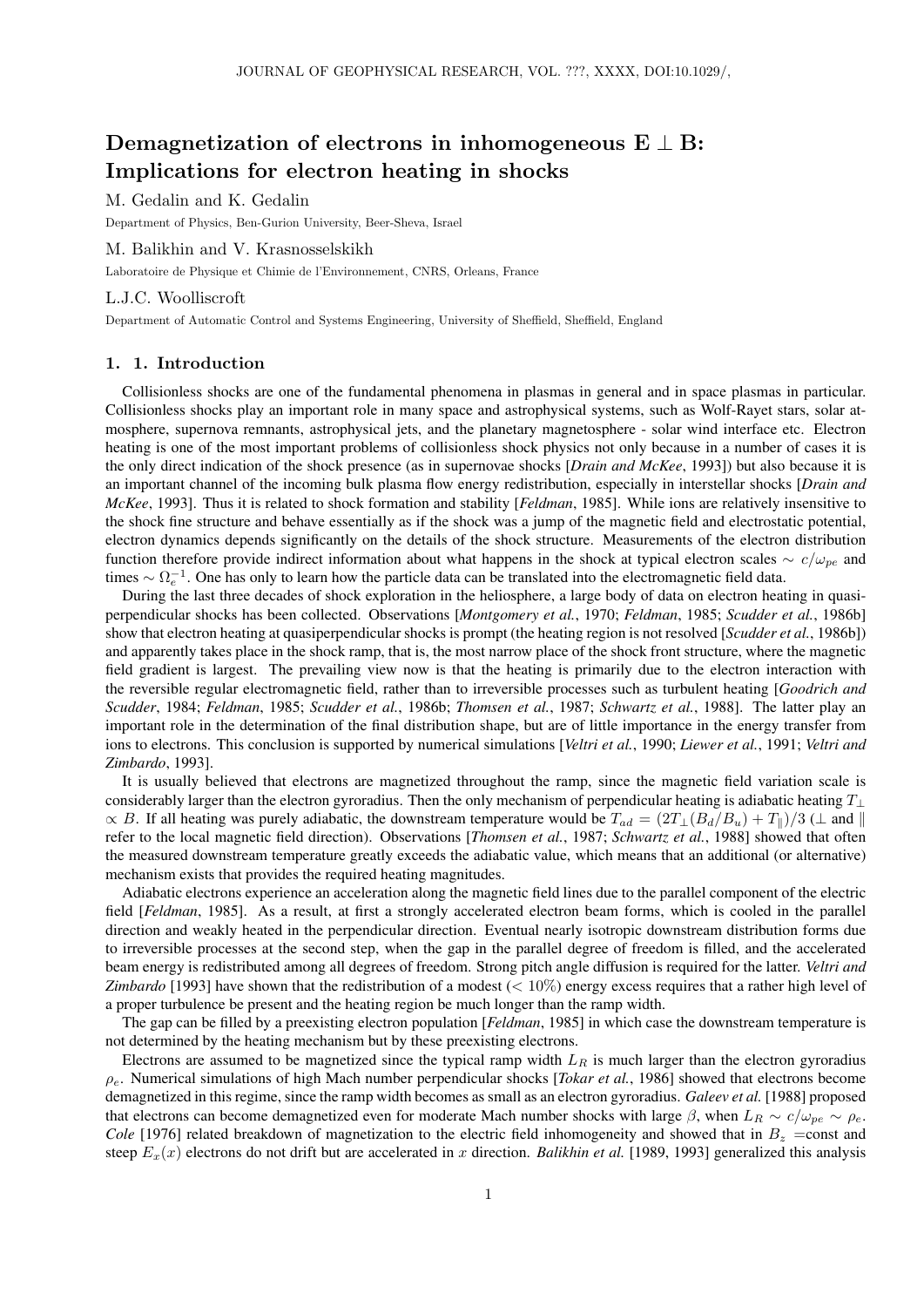onto the inhomogeneous B case and applied it to the electron dynamics in the perpendicular shock front. Such nonadiabatic behavior occurs even when  $L_R \gg \rho_e$ .

*Gedalin et al.* [1995a, b] extended the analysis of *Balikhin et al.* [1993] to the oblique case and showed that the adiabaticity breaks down when  $\alpha = -(e/m_e\Omega^2)(dE_x/dx) > 0$  (x is along the shock normal and  $\Omega = eB/m_e$  is the local electron gyrofrequency). The energization, however, depends strongly on how large the nonadiabaticity parameter  $\alpha$  is. The resulting heating also depends on the initial electron temperature.

The breakdown of adiabaticity results in strong perpendicular heating, which is accompanied by corresponding parallel heating (in contrast with the adiabatic case in which the electrons are cooled in the parallel direction before irreversible processes start to work), and also in the substantial decceleration of the electron beam formed due to the acceleration along the magnetic field [*Gedalin*, 1994], in comparison to the adiabatic regime. The gap in the distribution is much smaller, and strong pitch angle diffusion is not necessary, so that the eventual distribution formation can be accomplished by nearly one-dimensional relaxation which is much faster [cf. *Veltri and Zimbardo*, 1993].

In the present paper we analyze in detail the electron motion in the perpendicular shock geometry and apply the analysis to the problem of the shock electron heating. We choose the perpendicular geometry in order to avoid mixing with Feldman's mechanism due to a parallel electric field and to show that the perpendicular heating features are due to the inhomogeneity of  $E \perp B$ . *Gedalin et al.* [1995a, b] have shown that if the adiabaticity is strongly broken, the electron motion along the electric field is the same in the oblique case as in the perpendicular case, at least when  $\alpha \gtrsim 1$  and the angle  $\theta$  between the shock normal and upstream magnetic field is large ( $\cos^2 \theta \ll 1$ ).

The paper is organized as follows. In section 2 we derive the expression for the cross-shock electric field in the perpendicular shock model in the framework of the two-fluid hydrodynamics. We discuss the observations of the ramp thickness and electric field, and numerical simulations as well. In section 3 we briefly describe the mechanism of demagnetization and heating in the steep electric field perpendicular to the external magnetic field. We discuss the observational evidence of the possible breakdown of adiabaticity. In section 4 we present numerical results and compare it to the existing experimental data.

### 2. 2. Electric Field

In the spirit of *Goodrich and Scudder* [1984] we assume that the shock is time-stationary, one-dimensional, and that the ramp width is between the typical ion and electron lengths. We start with the stationary one-dimensional two-fluid hydrodynamics in the perpendicular geometry. Let the shock normal (inhomogeneity direction) be along  $x$  axis, while the magnetic field be  $\mathbf{B} = [0, 0, B(x)]$ . The electric field  $\mathbf{E} = [E_x(x), E_y = \text{const}, 0]$ , where  $E_y = -V_u B_u$  (subscripts u and  $d$  refer to upstream and downstream, respectively). Since the problem is separable, we can restrict ourselves to  $x$  and  $y$ components only. Assuming quasi-neutrality  $n_e = n_i = n$  and  $v_{xe} = v_{xi} = v$ , one has

$$
v\frac{dv}{dx} = \frac{e}{m_i}(E_x + v_{yi}B) - \frac{1}{nm_i}\frac{dp_i}{dx},\tag{1}
$$

$$
v\frac{dv}{dx} - \frac{e}{m_e}(E_x + v_{ye}B) - \frac{1}{nm_e}\frac{dp_e}{dx},\tag{2}
$$

$$
m_i v \frac{dv_{iy}}{dx} = e(E_y - vB) = -m_e v \frac{dv_{ey}}{dx},
$$
\n(3)

$$
\frac{dB}{dx} = \mu_0 n e (v_{ey} - v_{iy}),\tag{4}
$$

where  $\mu_0$  is the permeability of free space. Equation (3) shows that  $|v_{vi}/v_{ve}| = m_e/m_i \ll 1$  and that  $v_{vi}$  is negligible. Then  $(4)$  and  $(2)$  give

$$
-eE_x = \frac{1}{2n\mu_0} \frac{dB^2}{dx} + \frac{1}{n} \frac{dp_e}{dx} + \frac{d}{dx} (\frac{m_e v^2}{2}),
$$
\n(5)

We put  $m_e = 0$ , as usual, and use the widely accepted approximation  $n \propto B$ , which is well established at scales larger than the ramp width [*Scudder et al.*, 1986a].

The cross-ramp potential then takes the following form:

$$
e\varphi = \frac{B_u^2(R-1)}{\mu_0 n_u} + \int \frac{1}{n} \frac{dp_e}{dx} dx,\tag{6}
$$

where  $R = B_m/B_u$ , and u and m refer to the upstream and downstream sides of the ramp. The ratio  $O = B_m/B_d$ , where B<sup>d</sup> is the true downstream magnetic field in the shock overshoot (d refers to downstream). According to *Mellott and Livesey* [1987],  $O \ge 1.5$ . In dimensionless form one has

$$
s = \frac{e\varphi}{\epsilon_i} = \frac{2(R-1)}{M^2} + \frac{e\varphi_p}{\epsilon_i},\tag{7}
$$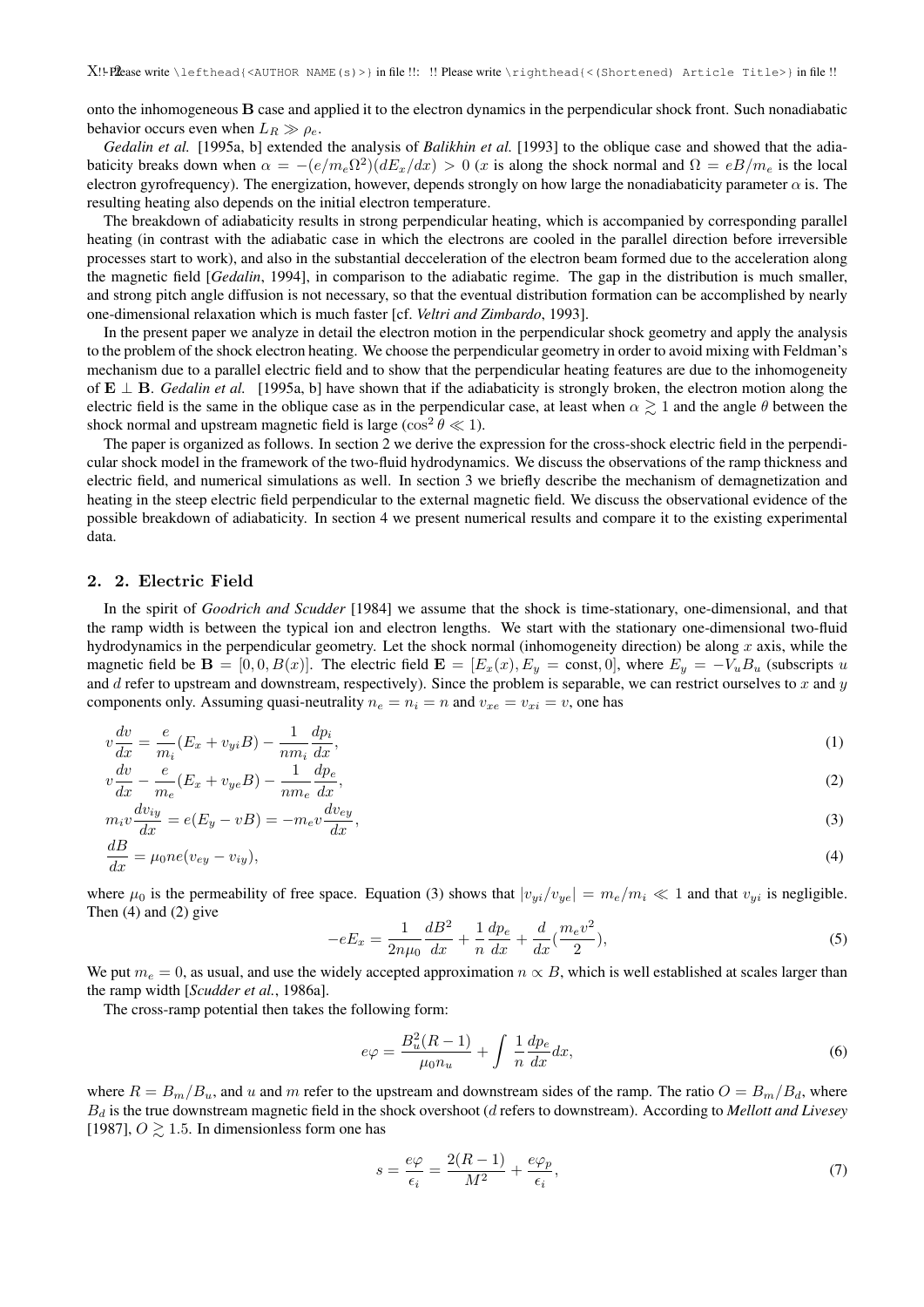where  $\epsilon_i = m_i V_u^2/2$  is the the upstream ion energy, M is the upstream Alfven Mach number, and  $e\varphi_p$  is the second term on the right-hand side of (6).

It is difficult to estimate the pressure-induced term  $e\varphi_p/\epsilon_i$  in (7) from first principles. We shall use the results of the statistical analysis by *Schwartz et al.* [1988], who applied the assumption  $p_e \propto n^{\gamma}$  and obtained

$$
s_1 = \frac{e\varphi_p}{\epsilon_i} = \frac{\gamma}{\gamma - 1} \frac{T_d - T_u}{\epsilon_i} \approx 0.1 - 0.3,\tag{8}
$$

In the oblique case the expression for the electric field is more complicated (see, for example, *Scudder et al.* [1986b]), partly due to the presence of the noncoplanar component of the magnetic field. However, the same approximate expression (6) is widely used in the assumption of the pressure isotropy [*Schwartz et al.*, 1988]. In the gyrotropic case  $p_{\parallel} \neq p_{\perp}$  one should substitute  $p \to p_\perp$  in (6), in the quasi-perpendicular regime  $\cos^2 \theta \ll 1$ . The term  $e\varphi_p$  is the de Hoffman-Teller cross-shock potential, which is the net electron energy budget [*Goodrich and Scudder*, 1984] and is directly related to the perpendicular electron heating. This relation, together with the observation that the heating region is not resolved and is not wider than the ramp [*Scudder et al.*, 1986b], lead to the conclusion that the heating occurs inside the ramp and the de Hoffman-Teller potential drop is applied at the ramp.

The available observational electric field data is rather poor. In the only comprehensively documented supercritical shock by *Scudder et al.* [1986a, b] the spatial separation between the two successive electric field measurements is larger than the ramp width itself. The averaging interval for the particle data is also greater than the ramp width, which does not allow to deduce the fine scale profile of the electric field. *Scudder et al.* [1986a, b] found the normal incidence frame (NIF, where  $V_u$  is parallel to the shock normal) cross-shock potential drop to be  $s \approx 0.9$ , while the de Hoffman-Teller potential drop  $s_1 \approx 0.1$ . Poor resolution does not allow to conclude what fraction of the total potential drop is applied at the ramp. The value of  $s_1$  is rather small [cf. *Schwartz et al.*, 1988]. It should be noted that the shock, described by *Scudder et al.* [1986a,b], exhibits only weak electron heating and its features may differ greatly from the features of the shocks, in which electron heating is strong.

High-resolution electric field measurements show that there exist large dc electric fields inside the ramp [*Heppner et al.*, 1978], probably with the scales down to  $c/\omega_{pe}$ , and that most of the cross-shock potential is applied at the ramp itself [*Wygant et al.*, 1987], with a large electric field peak just in the middle of the ramp.

Hybrid simulations also give the NIF cross-shock potential drop of s ≈ 0.6 − 0.8 [*Goodrich*, 1985]. These simulations also show that this potential drop decreases with the increase of the Mach number, which is in an agreement with (7). The field scales, however, are lost due to the treatment of electrons as a massless fluid. *Liewer et al.* [1991] found in one-dimensional full particle simulations with  $m_i/m_e = 1600$  that the main potential drop is applied at the ramp and the electron heating is associated with the inhomogeneous  $E \perp B$ .

So far there is no good theory which would provide a reliable estimate for the ramp width. *Scudder et al.* [1986a] found that the ramp width is  $4 \text{ km} < L_R < 21 \text{ km}$ , while  $c/\omega_{pe} = 1.7 \text{ km}$ , that is,  $2.5(c/\omega_{pe}) < L_R < 12(c/\omega_{pe})$ , with the best estimate  $L_R \approx 8(c/\omega_{pe})$ . Analysis of subcritical shocks shows that the ramp width is of  $(1-2)l_W$ , where  $l_W = 2\pi c \cos\theta/\omega_{pi}(M^2-1)^{1/2}$  is the whistler precursor length [*Mellott and Greendstadt*, 1984; *Farris et al.*, 1993]. The ramp width of the perpendicular shocks is believed to be of the order of c/ωpe [*Kennel et al.*, 1985]. *Newbury and Russell* [1994] reported a highly quasi-perpendicular  $\theta \approx 85 \text{ deg}$  supercritical shock with the ramp width of  $\approx 2(c/\omega_{pe})$ . In what follows we therefore assume that the ramp width of the perpendicular shock is several electron inertial lengths and use the approximation (7).

### 3. 3. Electron Demagnetization and Heating Mechanism

The nonadiabatic mechanism has been described in details by *Balikhin et al.* [1993] and *Gedalin et al.* [1995a, b]. Here we briefly describe the basic features.

The equations of motion for an electron in the general oblique shock geometry (shock normal is along  $x$ ) are

$$
m_e \dot{v}_x = -e(E_x + v_y B_z - v_z B_y),\tag{9}
$$

$$
m_e \dot{v}_y = -e(E_y + v_z B_x - v_x B_z),\tag{10}
$$

$$
m_e \dot{v}_z = -e(v_x B_y - v_y B_x),\tag{11}
$$

where we have taken into account that  $E_z = 0$ . Let us assume for simplicity that  $\mathbf{B} = \text{const}$  and  $dE_x/dx = \text{const}$ . Then differentiating (9) with respect to time and using  $dE_x/dt$  $= (dE_x/dx)v_x$  one has

$$
m_e \ddot{v}_x = -e\left(\frac{dE_x}{dx}v_x + \dot{v}_y B_z - \dot{v}_z B_y\right). \tag{12}
$$

For  $E_y$  = const, a general solution of the form [*Gedalin et al.*, 1995b]

$$
v_x = \sum_{i}^{4} A_i \exp(\lambda_i \Omega t), \qquad (13)
$$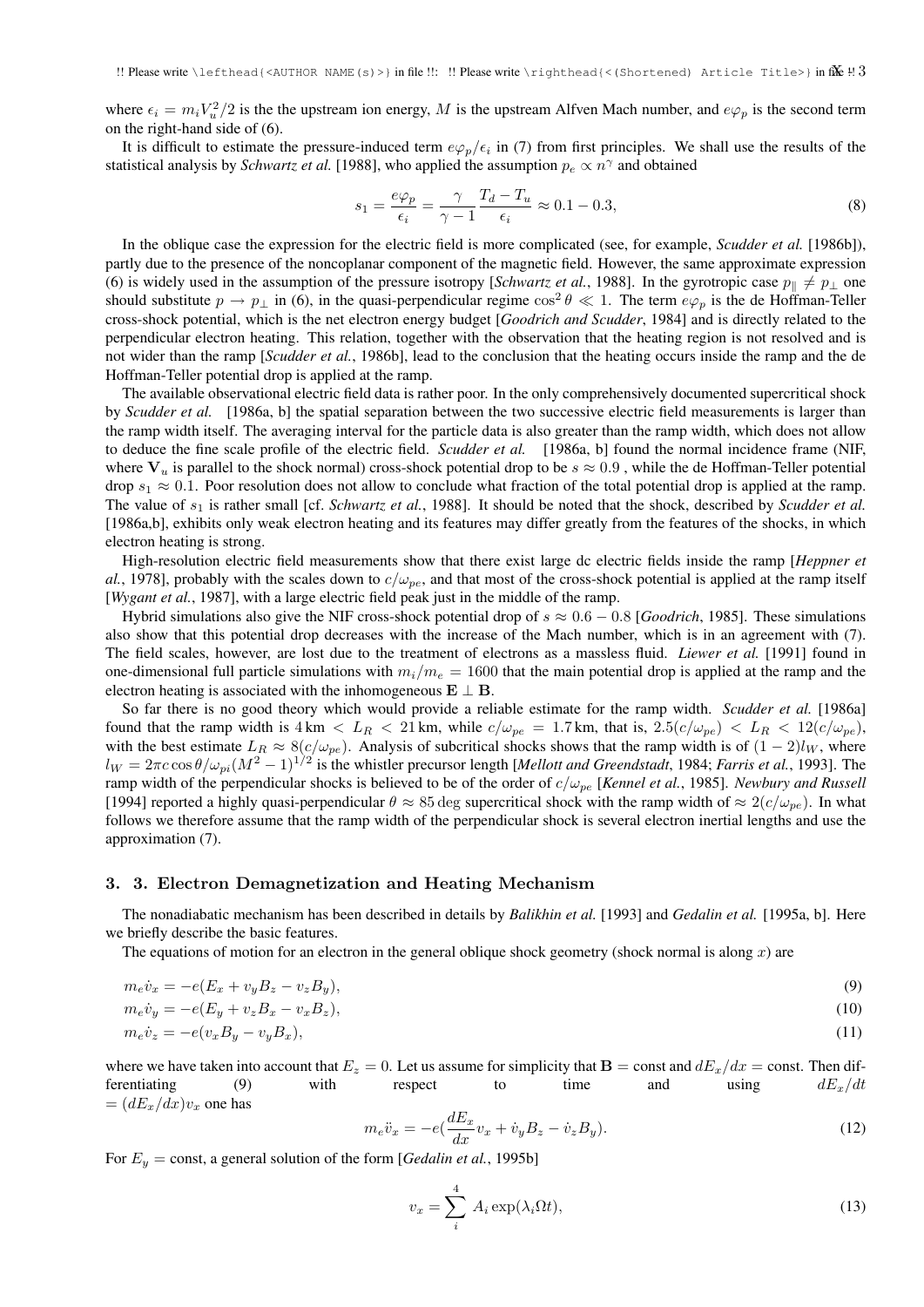is obtained, where  $\Omega = eB/m_e$  and  $B^2 = B_x^2 + B_y^2 + B_z^2$ . The exponents  $\lambda_i$  are the four roots of

$$
\lambda^4 + \lambda^2 (1 - \alpha) + \alpha \cos^2 \theta = 0,\tag{14}
$$

and  $\cos \theta = B_x/B$ . The nonadiabaticity parameter  $\alpha$  is defined as

$$
\alpha = -\frac{e}{m_e \Omega^2} \frac{dE_x}{dx}.
$$
\n(15)

In the case  $\alpha < 0$  one has  $\lambda^2 < 0$ , and all  $\lambda_i$  are purely imaginary, which corresponds to the electron gyration about the magnetic field. However, if  $\alpha > 0$  one of the roots becomes real and positive, so that the gyration changes to a runaway along the  $E_x$  electric field. The electron is accelerated along the shock normal, and there is energy input into the perpendicular degree of freedom. In a finite spatial region, like a ramp, where the adiabaticity can be broken only partially, adiabaticity is restored eventually, and all acquired energy goes directly into electron gyration energy. The perpendicular energy, acquired by an electron, can constitute a substantial part of the cross-shock potential, and it depends strongly on the initial electron velocity [*Balikhin et al.*, 1993; *Gedalin et al.*, 1995b]. For an initially cool distribution this mechanism would result in a rather large spread in the perpendicular energy space in the downstream distribution, which is measured as a perpendicular temperature.

This breakdown of adiabaticity occurs in the oblique case when  $\alpha > 0$ . The resulting energization, however, depends strongly on  $\alpha$  and becomes large if  $\alpha \sim 1$  (in the oblique case).

In the perpendicular regime  $\cos \theta = 0$  and the demagnetization condition reads  $\alpha > 1$ . It is easy to see that well above this threshold one has to retain only the largest  $\lambda$  term in (13), so that motion features in the oblique case and in the perpendicular case should be alike for the strongly nonadiabatic case [cf. *Gedalin et al.*, 1995b].

Whether the adiabaticity can be strongly broken in a real shock front depends on the shock parameters. Let us define the ramp half-width D measured in the electron inertial lengths  $c/\omega_{pe}$ . Then for a single-peaked electric field with a triangle profile in the ramp  $dE_x/dx \approx \varphi/[D^2(c/\omega_{pe})^2]$  and the nonadiabaticity parameter

$$
\alpha \approx \frac{M^2 s}{2D^2} \gtrsim \frac{R-1}{D^2},\tag{16}
$$

the inequality  $(R-1)/D^2 \geq 1$  can be considered as a rough approximation of the strong adiabaticity condition. Applying it to the shock described by *Scudder et al.* [1986a], where  $M = 7.7$ ,  $R = 6$  (at the ramp!), and  $s_1 \approx 0.1$  [*Scudder et al.*, 1986b], one has  $s \approx 0.27$ , and for  $D \approx 4$  one obtains  $\alpha \approx 0.5$ , which is moderately nonadiabatic in the oblique case. In agreement with this estimate the shock described by *Scudder et al.* [1986a] exhibits only slightly overadiabatic heating.

It should be understood that the demagnetization criterion, obtained from (14), is only a simple approximation. Actual breakdown of adiabaticity is trajectory dependent, which causes smearing out of the condition  $\alpha > 1$  [*Balikhin et al.*, 1993]. We shall use the condition  $\alpha > 1$  as an indication of the dramatic influence of the demagnetization on the electron heating.

# 4. 4. Numerical Analysis and Comparison

### With Observations

In this section we carry out a numerical analysis of the electron motion for a model structure of the perpendicular shock ramp. The choice of the perpendicular geometry allows to avoid the complications, related to the noncoplanar component of the magnetic field, and also allows us to distinguish between the effects due to parallel and perpendicular electric field components. At the same time this choice greatly reduces the necessary computation time, which is important for statistical analysis. The perpendicular case is stiff relative to the oblique one, in the sense that nonadiabaticity strictly requires  $\alpha > 1$ . However, in the limit of strong nonadiabaticity, the motion along the shock normal is almost the same in both cases. Hence we expect that qualitative features of the heating (for example, correlation with the shock parameters) will be similar.

We specify the magnetic field in the model ramp according to the following requirements: (1) it should resemble the actual ramp structure, (2) its second derivative should be conservative, and (3) it should be a polynomial of the lowest possible order. These requirements lead to the following choice:

$$
\frac{B_z}{B_u} = \frac{R+1}{2} + \frac{R-1}{16} [3(\frac{x}{l})^5 - 10(\frac{x}{l})^3 + 15(\frac{x}{l})]
$$
\n(17)

inside the ramp  $-l < x < l$ ,  $l = D(c/\omega_{pe})$ , and  $B = B_u$  at  $x < -l$ ,  $B = RB_u$  at  $x > l$ .

The model electric field is taken in the form

$$
E_x = -\frac{sB_u}{en_u\mu_0} \frac{dB}{dx},\tag{18}
$$

where

$$
s = \frac{2(R-1)}{M^2} + s_1.
$$
\n(19)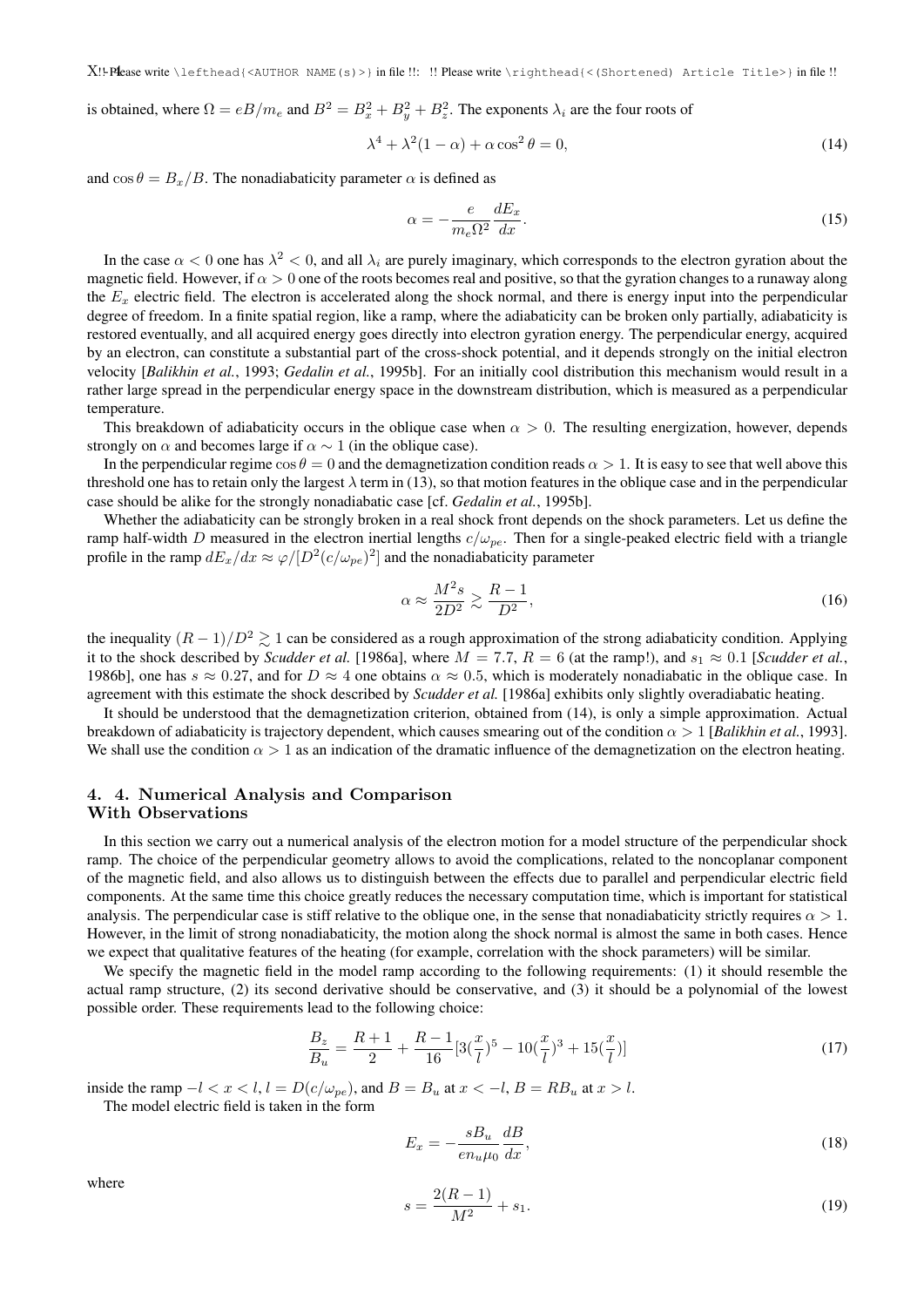It should be emphasized that the cross-ramp potential drop is only a part of the observed cross-shock potential drop, which extends to the upstream and downstream region over the scale much larger than the ramp width. The breakdown of adiabaticity occurs only inside the ramp, therefore we do not have to take into account the extended part of the potential, which is responsible only for the additional slow  $\mathbf{E} \times \mathbf{B}$  drift.

The dimensionless parameters M (Mach number), R (magnetic compression ratio at the ramp), D (ramp half width), and  $s_1$  (pressure-induced potential) are the model input parameters. The initial electron distribution is described by  $v_h$  $= v_T / V_u$  (upstream electron thermal velocity / upstream bulk plasma velocity).

The model shock structure used in the numerical analysis is shown in Figure 1 for the following set of parameters:



Figure 1. Model ramp structure in the case  $M = 5$ ,  $R = 5$ ,  $D = 2$ , and  $s_1 = 0.2$ .

 $M = 5$ ,  $R = 5$ ,  $D = 2$ , and  $s_1 = 0.2$ . The nonadiabaticity parameter  $\alpha$  is shown inside the ramp together with the dimensionless magnetic field  $B(x)/B_u$  and dimensionless cross-shock potential  $\varphi(x)/(m_i V_u^2/2e)$ .

Figure 2 shows a typical electron trajectory  $v<sub>x</sub>(x)$  in the nonadiabatic regime. The initial electron conditions are  $x(0)$ 



**Figure 2.** Typical electron trajectory  $v_x(x)$  in the nonadiabatic case  $M = 7$ ,  $R = 6$ ,  $s_1 = 0.15$ , and  $D = 3$ .

 $= -10(c/\omega_{pe}), v_x(0) = V_u + v_{\perp 0}, v_y(0) = 0$ , where  $v_{\perp 0} = 0.1 V_u$ , and  $V_u$  is the upstream bulk plasma velocity. The input parameters are chosen as follows:  $M = 7$ ,  $R = 6$ ,  $s_1 = 0.15$  and  $D = 3$ . For  $V_u = 400$  km/s and  $B_u = 5$  nT our choice corresponds to  $n \approx 3.7 \text{ cm}^{-3}$ ,  $c/\omega_{pe} \approx 2.8 \text{ km}$ , and the ramp width  $L_R = 2D(c/\omega_{pe}) \approx 16.8 \text{ km}$ . The corresponding nonadiabaticity parameter estimated according to (16) is  $\alpha \approx 0.96$ . The actual  $\alpha$  calculated from (15) is substantially larger  $\alpha_{max} \approx 1.3$ . The motion is clearly nonadiabatic and the electron acquires a large gyration energy. As is clearly seen from Figure 2, the electron is accelerated along the shock normal at the upstream edge of the ramp, where the adiabaticity is broken. The efficiency of the energization is described by the ratio of the energy increase to the upstream ion energy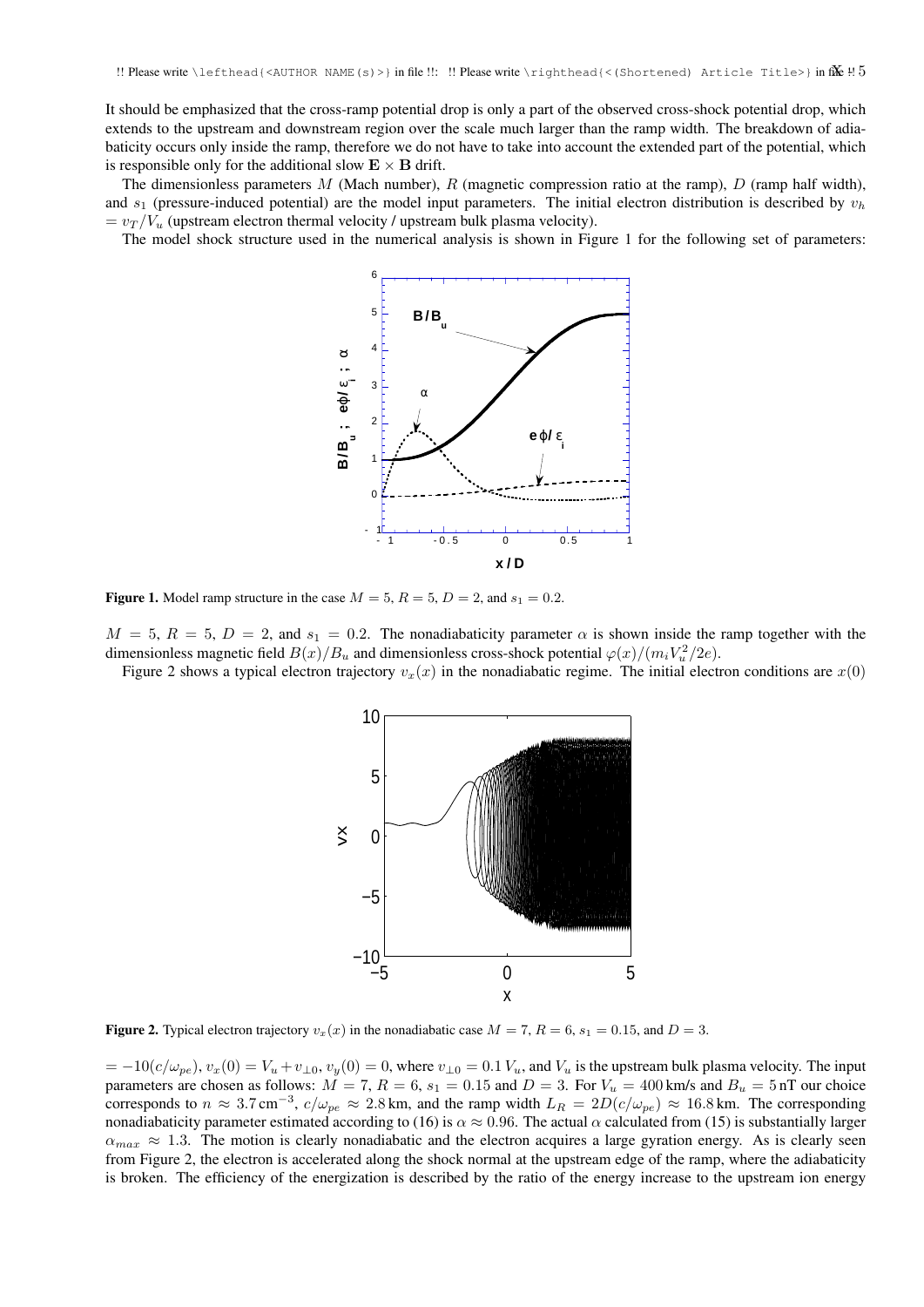$h_t = \Delta \epsilon_{\perp}/\epsilon_i = 0.03$  in the present case. Overadiabaticity is described by  $h_o = \epsilon_{\perp d}/\epsilon_{ad} \approx 500$ , where  $\epsilon_{\perp d} \approx 15 eV$  is the calculated electron downstream energy and  $\epsilon_{ad} = R(m_e v_{\perp 0}^2/2) \approx 0.03 \, eV$  in our case.

For the heating analysis an initial Maxwellian distribution for 1000 particles was traced from far upstream to far downstream region. The two-dimensional downstream distribution was constructed using the staying time method [*Veltri et al.*, 1990; *Veltri and Zimbardo*, 1993] by averaging over the layer  $15(c/\omega_{pe}) < x < 18(c/\omega_{pe})$ . We do not follow the y coordinate since the stationary shock is invariant with respect to the translations in  $y$  direction. Therefore, in the averaging layer all particles with the same initial  $y$  and different final  $y$  are counted. This is the same (but much easier technically) than to count particles with different initial y arriving at the same downstream point  $(x, y)$ . The perpendicular downstream temperature was calculated as

$$
T_{\perp d} = \frac{m}{2} \langle (\mathbf{v}_{\perp} - \langle \mathbf{v}_{\perp} \rangle)^2 \rangle, \tag{20}
$$

where  $\langle \ldots \rangle$  denotes the average over the downstream distribution. The parallel temperature does not change.

A typical two-dimensional downstream distribution for the strongly nonadiabatic regime is shown in Figure 3. We



Figure 3. Typical two-dimensional downstream distribution  $f(v_x, v_y)$  in the nonadiabatic case  $M = 5$ ,  $R = 6$ ,  $s_1 = 0.2$ , and  $D = 2$ . The upstream coldness  $v_c = V_u/v_T = 0.43$ .

present a half of the distribution function  $f(v_x, v_y)$  cut along  $v_y = 0$ , in the velocity space  $(v_x, v_y)$ , perpendicular to the magnetic field. The input parameters are chosen as follows:  $V_u = 400$  km/s,  $B_u = 10$  nT,  $M = 5$ ,  $R = 6$ , and  $s_1 = 0.2$ , which corresponds to the cross-ramp potential  $\varphi = 0.6\epsilon_i = 500 V$ . The upstream electron temperature is chosen as  $T_u = 5 \text{ eV} = 0.56 \cdot 10^5 \text{ K}$ , which corresponds to the coldness  $v_c = V_u/v_T = 0.43$ . The dimensionless ramp half width  $D = 2$ , which corresponds to the ramp width  $L_R \approx 7.7$  km.

The downstream distribution is clearly non-Maxwellian. As a result of the adiabaticity breakdown the electrons from the core of the initial distribution are strongly energized and form an energetic ring in velocity space. The high-energy tail of the initial Maxwellian is energized adiabatically. In Figure 4 the distribution function  $F(v_x) = \int f(v_x, v_y) dv_y$  is shown on a logarithmic scale. The form of the distribution resembles a flattop distribution [*Feldman*, 1985].

It is natural to describe the heating in dimensionless variables [*Schwartz et al.*, 1988]. For this purpose we use the perpendicular heating efficiency  $H_p = (T_{\perp d} - T_u)/\epsilon_i$  and the overadiabaticity  $H_o = T_{\perp d}/RT_u$ . In this present case  $H_p = 0.2$  and  $H_o = 3.7$ .

For the statistical analysis we use the same dimensionless variables taking the coldness  $v_c = V_u/v_T$  as an input parameter.

We performed the numerical calculations for four different ramp half widths:  $D = 1.5, 2, 3$ , and 4. In each case the other parameters were the following: Mach number  $M = 5$ , and 6; magnetic compression ratio  $R = 5$ , and 6; and pressure-induced potential  $s_1 = 0.15, 0.2,$  and 0.25. The coldness parameter varied in the range  $0.1 < V_u/v_T < 0.7$ . The results of the analysis are shown in Figures 5 and 6 in comparison with the observations. Solid circles correspond to the observational data. The elaborated data set is taken from *Schwartz et al.* [1988] (courtesy Steve Schwartz). This data has been collected during the ISEE 1 and 2 mission in 1977 – 1978 (78 Earth bow shock crossings) and two other planetary bow shock crossings (at Jupiter and Saturn). Only part of the data is shown, for which  $v_c > 0.1$ , since the rest of the data is deeply inside the adiabatic range of parameters. Crosses, triangles, open circles, and squares correspond to  $D = 1.5, 2, 3$ ,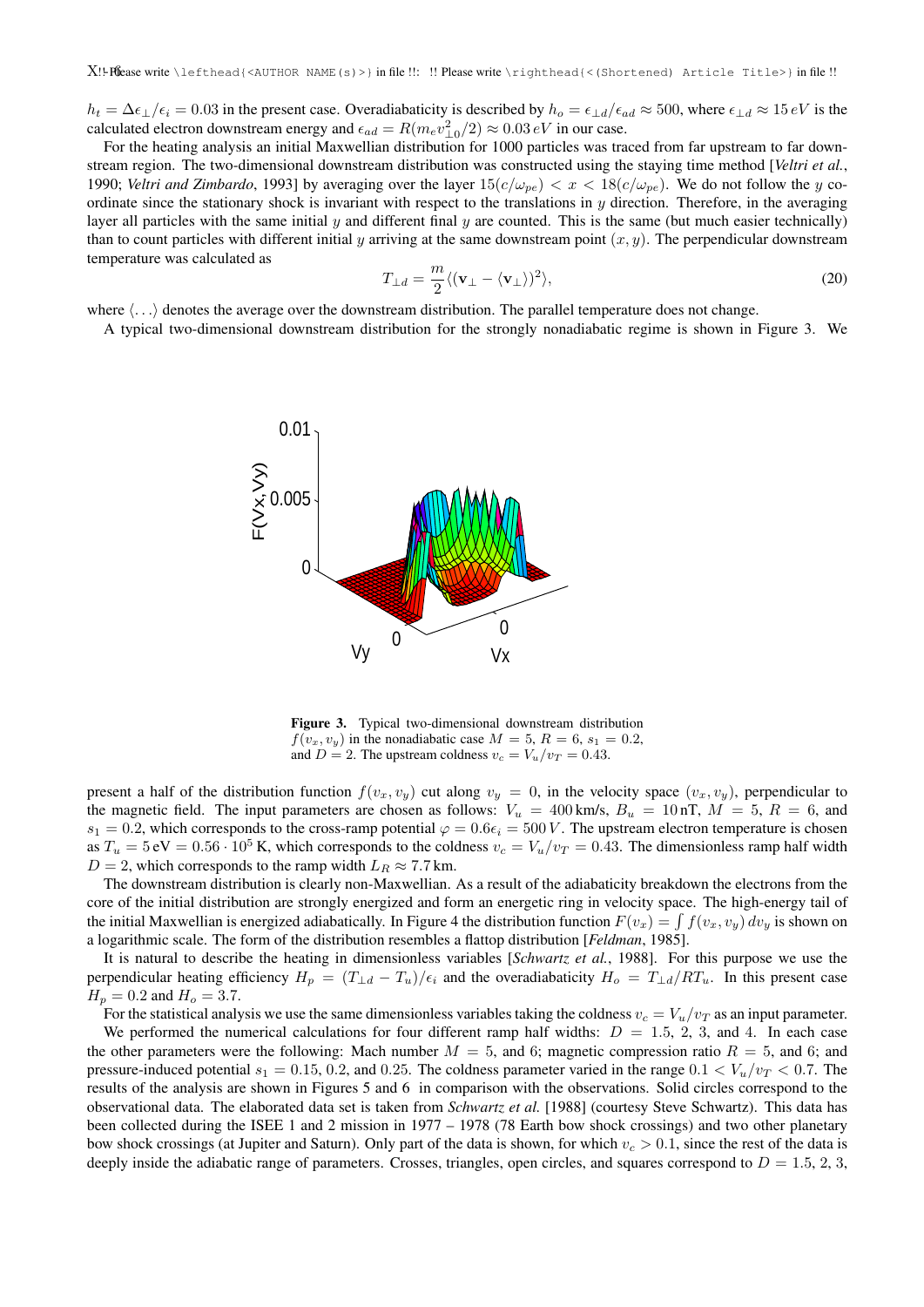

Figure 4. Integrated two-dimensional downstream distribution  $F(v_x) = \int f(v_x, v_y) dv_y$  in the nonadiabatic case (same as for Figure 3).



Figure 5. Overadiabaticity  $T_d/RT_u$  versus upstream electron coldness  $V_u/v_T$ . Solid circles correspond to observations (data set from *Schwartz et al.* [1988], courtesy S. Schwartz). Crosses, triangles, open circles, and squares correspond to  $D = 1.5, 2$ , 3, and 4, respectively.

and 4, respectively. The case  $D = 4$  corresponds to the adiabatic or almost adiabatic regime. The case  $D = 3$  corresponds to almost adiabatic or weakly adiabatic regimes. The cases  $D = 2$  and  $D = 1.5$  correspond to strong nonadiabaticity.

In Figure 5 the distribution of the overadiabaticity  $H_o = T_{\perp d}/RT_u$  versus coldness  $v_c = V_u/v_T$  is shown. One can see that both observations and numerical analysis show rapid decrease of the overadiabaticity with the decrease of the upstream electron coldness. The agreement between the observational and numerical values is quite good, if we take into account rather large observational uncertainties (S. Schwartz, private communication, 1994). One should remember also, that in real shocks the ramp width is a function of the shock parameters, while we treat it as an independent variable. Therefore not all of the parameter combinations used in the numerical model are realized in nature. On the other hand, our parameter range may not cover all available states of real shocks.

To compare the perpendicular heating efficiency with the observations, we have to take into account that the calculated  $H_p$  is achieved at the downstream edge of the ramp. The true downstream magnetic field obeys  $B_d < B_m$ , where  $B_m$  is the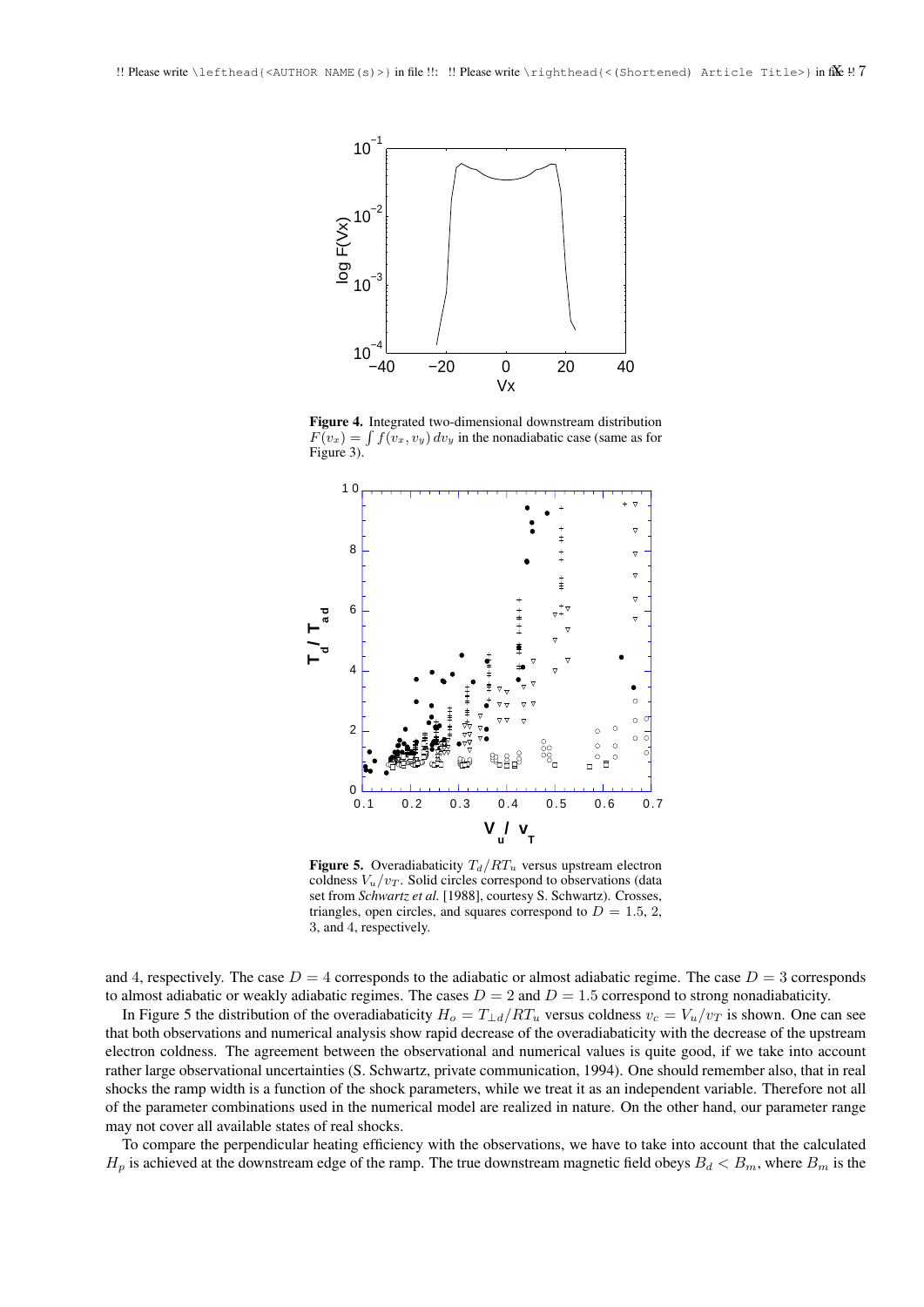

**Figure 6.** Heating efficiency  $(T_d - T_u)/\epsilon_i$  versus upstream electron coldness  $V_u/v_T$ . Solid circles correspond to observations (data set from *Schwartz et al.* [1988], courtesy S. Schwartz). Crosses, triangles, open circles, and squares correspond to  $D = 1.5, 2, 3$ , and 4, respectively.

magnetic field at the downstream edge of the ramp (see section 2). Since in the downstream region electrons are completely magnetized,  $T_{\perp} \propto B$  and the true downstream perpendicular temperature  $T_{\perp dt} = T_u H_o R/O$ , where  $O = B_m/B_d$  (see section 2). The true downstream perpendicular heating efficiency is

$$
H_{pt} = H_p \frac{H_o R / O - 1}{H_o R - 1},\tag{21}
$$

while the overadiabaticity  $H<sub>o</sub>$  remains unchanged.

The true efficiency  $H_{pt}$  is presented in Figure 6 for  $O = 1.5$  [*Mellott and Livesey*, 1987] together with the observational data (the data set and marks are the same). Again good agreement with the observations can be seen.

It should be emphasized that a comparison in Figure 6 is done between the numerically-obtained perpendicular downstream temperature and observationally-determined perpendicular downstream temperature. The latter coincides with the overall downstream temperature due to the approximate isotropy of the observed distributions. In this connection, Figure 5 requires additional comments. Since the parallel temperature does not change in the strictly perpendicular case (it is not so in the oblique case, see section 5), the true three-dimensional downstream temperature is  $T_d = (T_u + 2T_{\perp d})/3$  $T_u(1 + 2R_{\alpha}/\mathcal{O})/3$ . The corresponding adiabatic temperature is  $T_{ad} = T_u(1 + 2R/\mathcal{O})/3$ , so that the true threedimensional overadiabaticity is

$$
H_{ot} = \frac{1 + 2RH_o/O}{1 + 2R/O}.
$$
\n(22)

For  $R/O > 3$  and  $H_o < 10$  one has  $(H_o - H_{ot})/H_o < 0.15$ . It is thus not very illuminating to substitute  $H_o$  for  $H_{ot}$  in Figure 5.

In the quasi-perpendicular case the strong perpendicular heating results in immediate parallel heating [*Gedalin et al.*, 1995a] and the above expression underestimates the resulting overadiabaticity.

## 5. 5. Discussion and Conclusions

The results obtained above for the perpendicular case can be extrapolated to the oblique case with caution. The strong nonadiabaticity condition in the oblique case  $\alpha \gtrsim 1$  is weaker than the corresponding condition  $\alpha > 1$  in the perpendicular case. Therefore, when  $\alpha \approx 1$  the two cases may differ significantly. Well above the threshold  $\alpha = 1$  the heating features can be expected to be similar in both cases. This has been confirmed in a single particle analysis [*Gedalin et al.*, 1995b] and in the analysis of the downstream distribution, which is formed in the quasi-perpendicular nonadiabatic case [*Gedalin et al.*, 1995a].